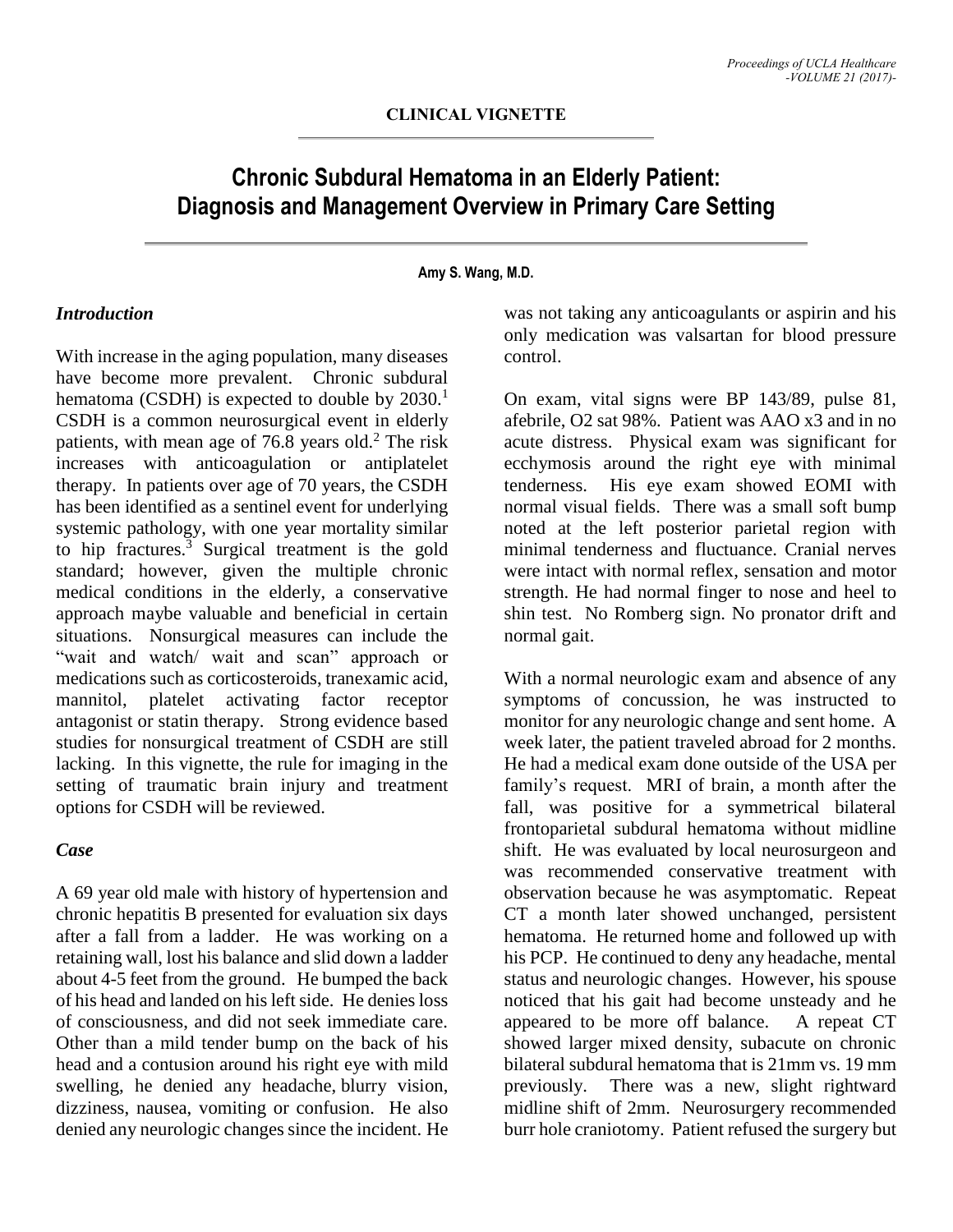agreed to follow up with serial imaging studies. Two weeks later, a repeat CT of brain showed diminished size of bilateral fronto-parietal mixed density subdural hematomas decreased from 21 mm to 15 mm. There was diminished mass effect and resolution of the midline shift. Another repeat CT 1 month later continue to show mild decrease in size of the bilateral subdural hematomas. Clinically, the patient had regained his balance and his gait was no longer unsteady. He remained off aspirin and will continue to follow up with the neurosurgeon with another MRI brain scheduled in the near future.

## *Discussion*

The subdural space is between the dura and arachnoid maters. There is a layer of dural border cells in the space with bridging veins transversing through the cells and subdural space. Head trauma can result in injury to these bridging veins with bleeding into the subdural space. In patients with brain atrophy, as in elderly or alcoholic, the arachnoid layer is further separated from the dura mater as the brain volume decrease and further stretch the bridging veins making them more easily torn, even with minor trauma. In addition to trauma, low CSF fluid pressure or intracranial hypotension due to CSF leakage either spontaneously or from lumbar puncture or VP shunt, can lead to rupture of the veins due to traction on the anchoring structure because the brain loses buoyancy.<sup>4</sup> The insult in the subdural space can trigger both hematoma and complex repairing response to heal the injured tissue. It leads to proliferation of the dural border cells and formation of granulation tissue with collagen fibers. These local inflammatory processes can induce angiogenic reactions that promote neovascularization in the subdural space. The fragile new capillaries can break easily and result in further bleeding into the hematoma causing enlargement and subsequent complications.<sup>5</sup>

Chronic subdural hematoma (CSDH) is an old collection of blood and blood breakdown product in the subdural space. It can result from prior acute subdural hematoma or from subdural hygroma with bleeding from micro capillaries. 4 In the acute SDH, if the hematoma is not evacuated surgically or

completely resorbed by the body, it becomes chronic. CSDH can occur over 2 weeks after the trauma. A hygroma is a collection of CSF. Hematoma can result from hygroma if there is a leak from new vessel that was formed. The main complication for enlarging CSDH is the mass effect on the brain structure. Risk factors that can contribute to CSDH includes advanced age, use of anticoagulation therapy, history of falls, minor head injury, chronic alcohol abuse, epilepsy, hemodialysis, low intracranial pressure states, bleeding diatheses, meningioma, dural metastases, to name a few.4-5

There is a wide spectrum of clinical presentation for CSDH. The symptom onset and progression can vary from days to weeks and it can be transient or fluctuating.<sup>6</sup> Patient may have minimal symptoms. On the other hand, it can mimic stroke or rapidly progressive dementia. The CSDH symptoms may not become evident until weeks after the initial injury. Patient can present with multiple symptoms including gait disturbance and falls, limb weakness, cognitive decline, nonspecific deterioration, speech impairment or acute confusion.<sup>2</sup> Glasgow coma scale can range from 3-15. Because of the wide range of presentations, the diagnosis of SDH is not as clear cut if patient presented without history of head trauma and/or on anticoagulation therapy. In addition to history and physical evaluation with focus on neurologic assessment, imaging is key in diagnosing SDH and determination of treatment option. CT is most widely used due to its speed and availability. The acute SDH presents as highdensity crescentic collection while chronic SDH may appear as hypo-dense or iso-dense lesion. However, if patient has bilateral iso-dense subdural hematoma without midline shift, the diagnosis can be missed.

In patients with history of head trauma, there are two criteria that can be used to determine the need of CT scan. The criteria are the Canadian CT head rule and the New Orleans criteria. The Canadian criteria rule states CT is needed if patient has any of the following after head trauma which are GCS < 15 within 2 hours after injury, suspected open or depressed skull fracture, any signs of basilar skull fracture,  $>2$ episodes of vomiting,  $>65$  years of age, amnesia  $>30$ minutes, dangerous mechanism of impact, i.e. fall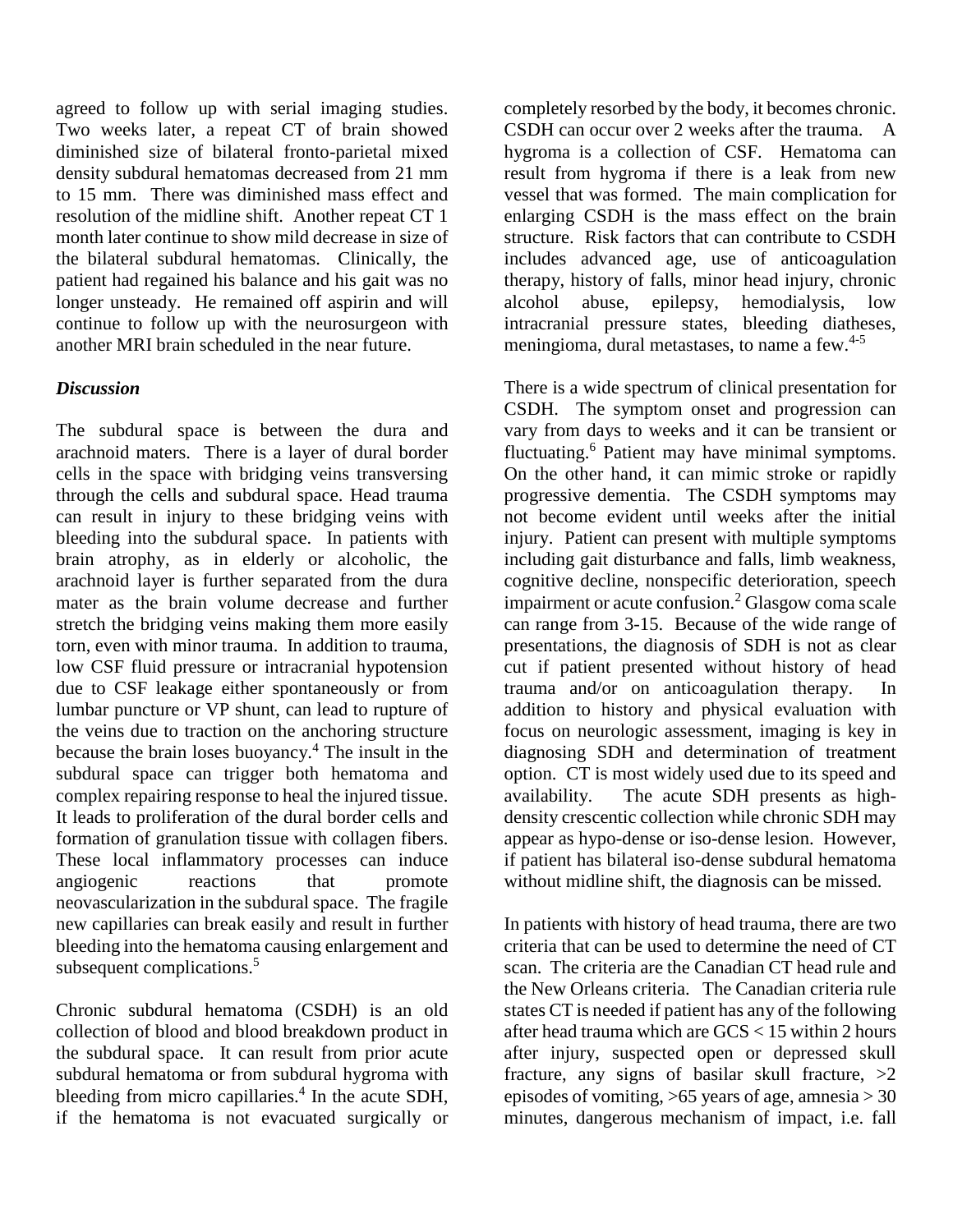from  $>3$  feet or  $> 5$  stairs. In addition, any patient with seizure, neurologic deficit and patients on anticoagulation with trauma should have CT evaluation. <sup>7</sup> The New Orleans criteria are simpler. Patients with GSC < 15 and has headache, vomiting, age  $> 60$ , drug or alcohol intoxication, persistent amnesia or visible trauma above clavicle need CT evaluation.<sup>7</sup>

Early intervention for confirmed subdural hematoma prevents irreversible brain injury and death due to hematoma expansion, elevated intracranial pressure and brain herniation. The management option can be separated into surgical or conservative management. Decision between these treatments is based on multiple factors. These are GCS, size of hematoma, degree of midline shift, neurologic exam with pupillary signs, clinical stability, acuity of SDH, any comorbidities and associated trauma and age.<sup>8</sup> If patient is symptomatic with confirmed hematoma radiologically, a surgical treatment for hematoma evacuation is warranted. Urgent surgery is warranted if clot thickness  $> 10$  mm or midline shift  $> 5$  mm, GCS decreased by  $> 2$  since the injury or patient with asymmetric or fixed and dilated pupil. Surgical intervention resulted in rapid improvement in over 80% of symptomatic patient. $9^{1}$  There are three different surgical techniques based on size of opening. Craniotomy with opening greater then 30mm is most effective for complicated cases. Burr hole craniotomy has smaller opening between 10-30 mm. The Twisted drill craniotomy has skull opening < 10 mm is preferred for patient with multiple comorbidities.<sup>10</sup>

Non-operative management of SDH can be used for stable patients, including comatose patients, with small hematomas < 10 mm in clot thickness as long as there are no clinical or CT sign of elevated intracranial pressure or brain herniation (midline Shift  $<$  5 mm).<sup>8</sup> If patient is asymptomatic or has a small non-space occupying hematomas, a conservative management with careful observation and repeated follow up imaging study can be an appropriate option. $\frac{4}{1}$  Often, conservative management is necessary when patients refuse surgery or have high operative risk.<sup>10,11</sup> In the CSDH setting, there is no current expert guideline. Patients

with CSDH who develop signs of brain herniation or elevated intracranial pressure such as asymmetric or fixed and dilated pupils need urgent surgical intervention. If there is severe cognitive impairment or progressive neurologic deterioration attributed to CSDH, surgical intervention may be beneficial.

Some proposed medical management of CSDH include the use of corticosteroids, tranexamic acid, mannitol, PAF receptor antagonist and statins. These are all potential treatment options; however, no strong supporting data exist at this time. Most of these medications worked on the inflammatory process and the angiogenic reaction in the formation of hematoma. Corticosteroid suppresses the inflammatory and angiogenic factors thus decrease bleeding event.<sup>10</sup> The tranexamic acid has antifibrinolytic effect and increase vascular permeability in CSDH allowing reabsorption of the hematoma.<sup>12</sup> Mannitol as osmotic diuretic can decrease hematoma pressure thus prevents fluid moving into the hematoma capsule and avoids microvascular bleed from enlarging capsule. $^{11}$ Platelet activating factor is a potent mediator of inflammatory process that leads to growth of CSDH. The PAF receptor antagonist works at inhibiting the process, thus promoting the resolution of the hematoma.<sup>1</sup> Statins appear to promote angiogenesis and restrain inflammation. Atorvastatin 20 mg daily for 1-6 months led to significant reduction in hematoma size. It may be a safe and cost effective alternative treatment to surgery in elderly patients.<sup>13</sup>

In this patient, CT imaging of the brain should have been ordered during the initial evaluation as he met the criteria for both Canadian CT rule and New Orleans Criteria based on his age, visible facial and head trauma with fall from  $> 3$  feet. It was possible that his chronic subdural hematoma might have worsened from his oversea travel. It was important for him to establish his care with a neurosurgeon along with frequent follow up with primary care physician to monitor his neurologic status. His repeated imaging had showed a midline shift at one point with patient exhibiting gait imbalance. Patient had refused surgical intervention and preferred to wait. He continued to stay off aspirin. His subsequent CT brain showed improvement 5 month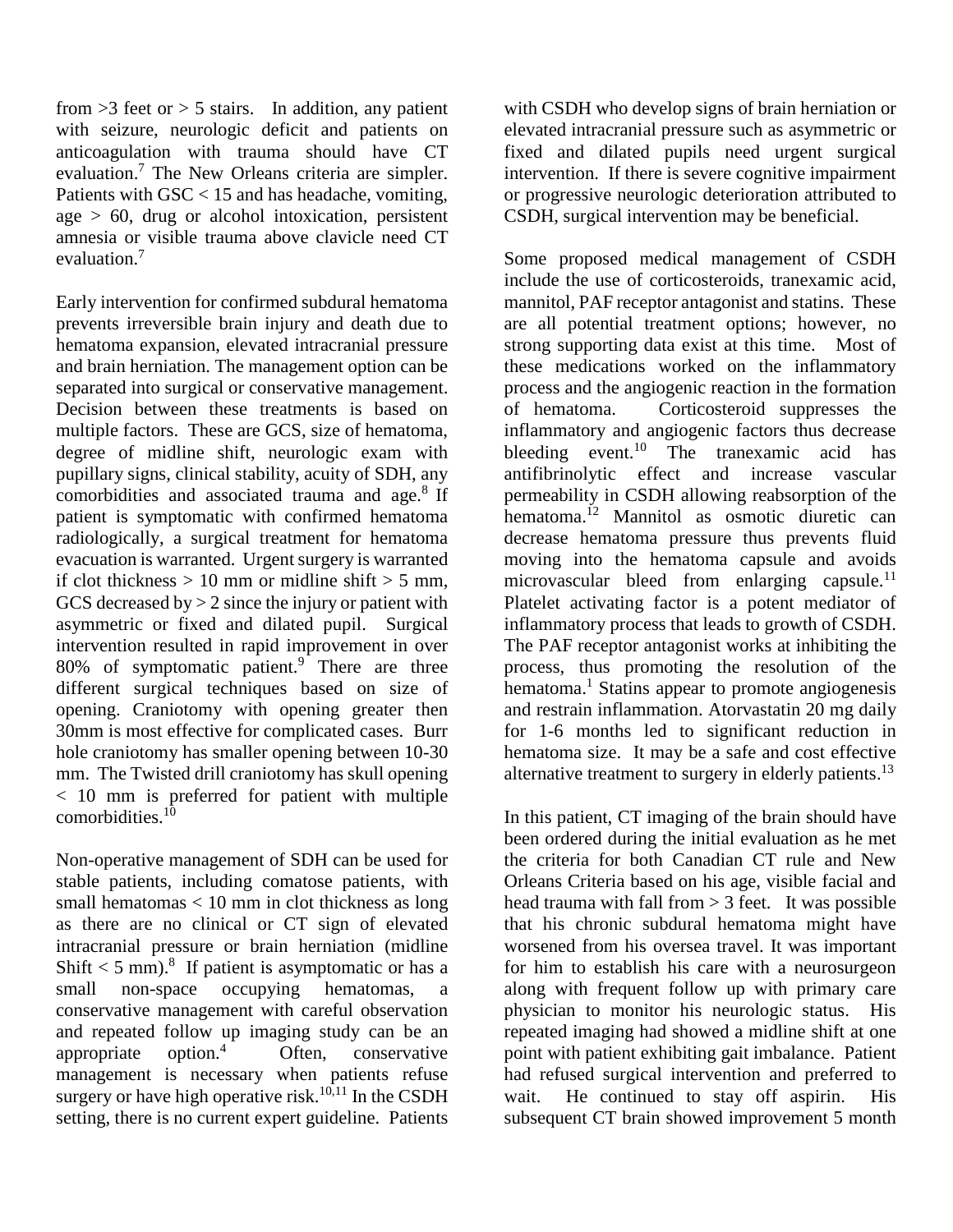after the fall. His gait imbalance also resolved. His follow up visit did not show signs of increased intracranial pressure. At this point, he will continue with the conservative follow up. Patient was made aware of his increased risk of recurrent CSDH due to his risk factors.

## *Conclusion*

The CSDH has increased incidence in the elderly given their risk factors of brain atrophy due to aging and increase risk for fall. Because the presentation of the condition can be widely variable, primary care physician should have a high index of suspicion when evaluating elderly patients, especially with history of fall. In this population, the surgical intervention might not be the most beneficial method of treatment. With emerging understanding of underlying pathophysiology, conservative medical management appears promising. More randomized controlled trials are underway. We anticipate improved guidelines and treatment options to guide the management of CSDH in this population. At this time, close follow up with repeat imaging and neurologic evaluation is critical for patient on conservative therapy for chronic subdural hematoma.

# *References*

- 1. **Soleman J, Nocera F, Mariani L**. The conservative and pharmacological management of chronic subdural haematoma. *Swiss Med Wkly*. 2017 Jan 19;147:w14398. doi: 10.4414/smw.2017.14398. eCollection 2017 Jan 19. PubMed PMID: 28102879.
- 2. **Santarius T, Kirkpatrick PJ, Ganesan D, Chia HL, Jalloh I, Smielewski P, Richards HK, Marcus H, Parker RA, Price SJ, Kirollos RW, Pickard JD, Hutchinson PJ**. Use of drains versus no drains after burr-hole evacuation of chronic subdural haematoma: a randomised controlled trial. *Lancet*. 2009 Sep 26;374(9695):1067-73. doi: 10.1016/S0140- 6736(09)61115-6. PubMed PMID: 19782872.
- 3. **Miranda LB, Braxton E, Hobbs J, Quigley MR**. Chronic subdural hematoma in the elderly: not a benign disease. *J Neurosurg*. 2011

Jan;114(1):72-6. doi:10.3171/2010.8.JNS10298. Epub 2010 Sep 24. PubMed PMID: 20868215.

- 4. **Kolias AG, Chari A, Santarius T, Hutchinson PJ**. Chronic subdural haematoma: modern management and emerging therapies. *Nat Rev Neurol*. 2014 Oct;10(10):570-8. doi: 10.1038/nrneurol.2014.163. Epub 2014 Sep 16. Review. PubMed PMID: 25224156.
- 5. **Stanisic M, Aasen AO, Pripp AH, Lindegaard KF, Ramm-Pettersen J, Lyngstadaas SP, Ivanovic J, Konglund A, Ilstad E, Sandell T, Ellingsen O, Sæhle T**. Local and systemic proinflammatory and anti-inflammatory cytokine patterns in patients with chronic subdural hematoma: a prospective study. *Inflamm Res*. 2012 Aug;61(8):845-52. doi: 10.1007/s00011- 012-0476-0. Epub 2012 Apr 19. PubMed PMID: 22527446.
- 6. **Kaminski HJ, Hlavin ML, Likavec MJ, Schmidley JW**. Transient neurologic deficit caused by chronic subdural hematoma. *Am J Med*. 1992 Jun;92(6):698-700. Review. PubMed PMID: 1605153.
- 7. **Smits M, Dippel DW, de Haan GG, Dekker HM, Vos PE, Kool DR, Nederkoorn PJ, Hofman PA, Twijnstra A, Tanghe HL, Hunink MG**. External validation of the Canadian CT Head Rule and the New Orleans Criteria for CT scanning in patients with minor head injury. *JAMA*. 2005 Sep 28;294(12):1519- 25. PubMed PMID: 16189365.
- 8. **Bullock MR, Chesnut R, Ghajar J, Gordon D, Hartl R, Newell DW, Servadei F, Walters BC, Wilberger JE; Surgical Management of Traumatic Brain Injury Author Group**. Surgical management of acute subdural hematomas. *Neurosurgery*. 2006 Mar;58(3 Suppl):S16-24; discussion Si-iv. Review. PubMed PMID: 16710968.
- 9. **Ducruet AF, Grobelny BT, Zacharia BE, Hickman ZL, DeRosa PL, Andersen KN, Sussman E, Carpenter A, Connolly ES Jr**. The surgical management of chronic subdural hematoma. *Neurosurg Rev*. 2012 Apr;35(2):155- 69; discussion 169. doi: 10.1007/s10143-011- 0349-y. Epub 2011 Sep 10. Review. Erratum in: Neurosurg Rev. 2015 Oct;38(4):771. Anderson,